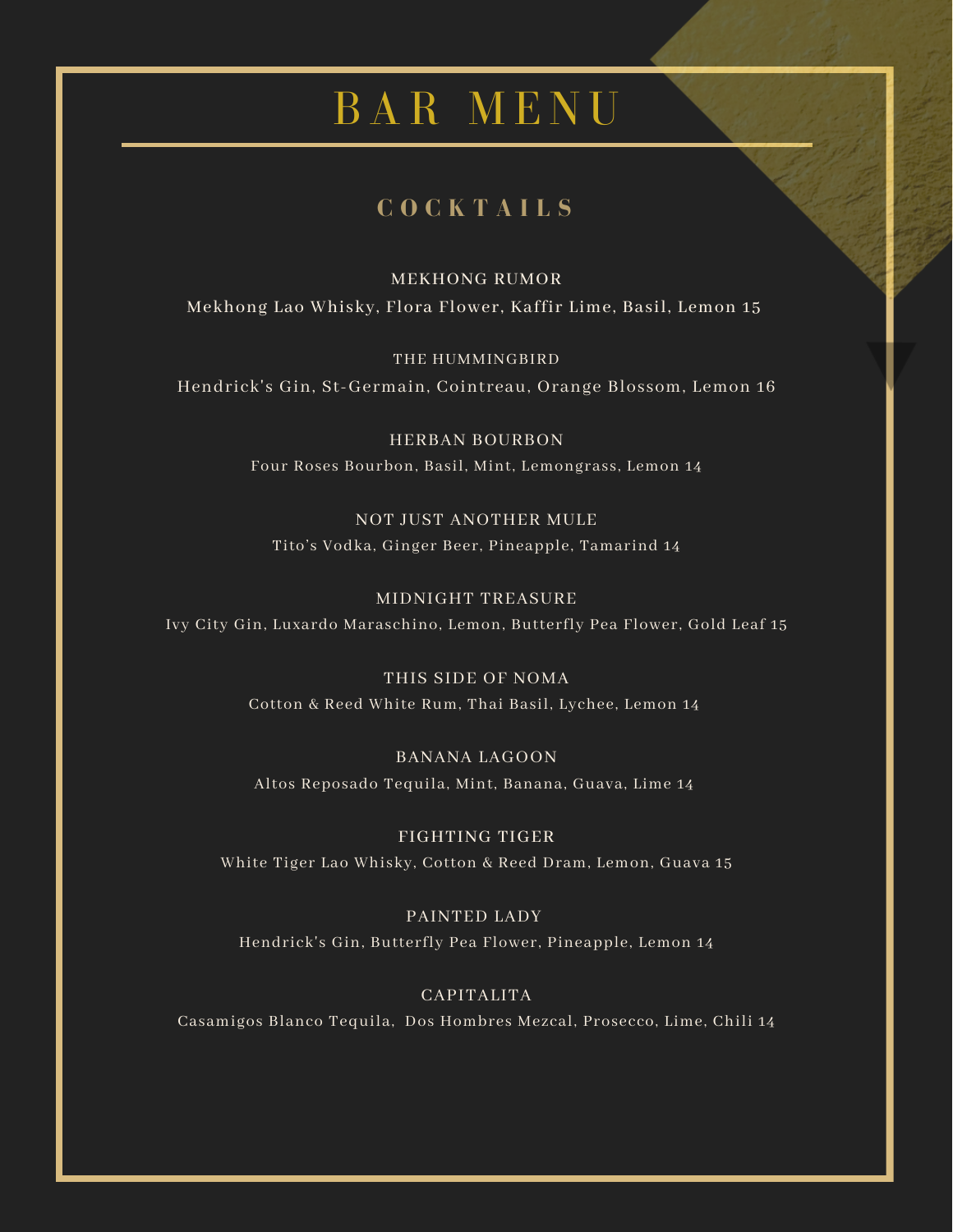#### **L A O W H I S K Y** ( S E R V E D N E A T O R R O C K S )

WHITE TIGER 14

MEKHONG 14

WHITE TIGER RYE 14

**L A O S A T O T R A D I T I O N A L L A O W I N E** ( S E R V E D B Y T H E G L A S S )

VILLAGE GHOST 18

#### **A F T E R M E A L D R I N K**

NAKA LAO BRANDY Aged in Oak 15

> PEMARTIN Medium Sherry 9

FRANCIS DARROZE 8 YEAR Bas-Armagnac 17

#### **M O C K T A I L**

THE CENTURY PEARL Lychee, clove, ginger, Lemon 8

LEMONGRASS FIZZ Lemon, Jasmine tea, Lychee 7

MARIGOLD Grapefruit, Turmeric, Basil, Lemon 8

BUTTERFLY PEA LEMONADE Butterfly Pea Syrup, Lime 6

### **S O F T D R I N K**

JUICE Mango Juice 5 Guava Juice 5 Lychee Juice 5

#### LAO COFFEE

(BOLAVEN PLATEAU, SOUTHERN LAOS)

Iced Brewed Coffee 4 Hot Drip Coffee 4 Iced Dalgona Coffee 6 Hot Dalgona Coffee 6

TEA Thai Iced Tea 4 Hot Green Tea 4 Iced Green Tea 4 Jasmine Blooming Flower Hot Tea 5

> SODA Coke 2 Diet Coke 2 Ginger Beer 3

SPARKLING & STILL WATER San Pellegrino 6.5 Acqua Panna Still Water 5.5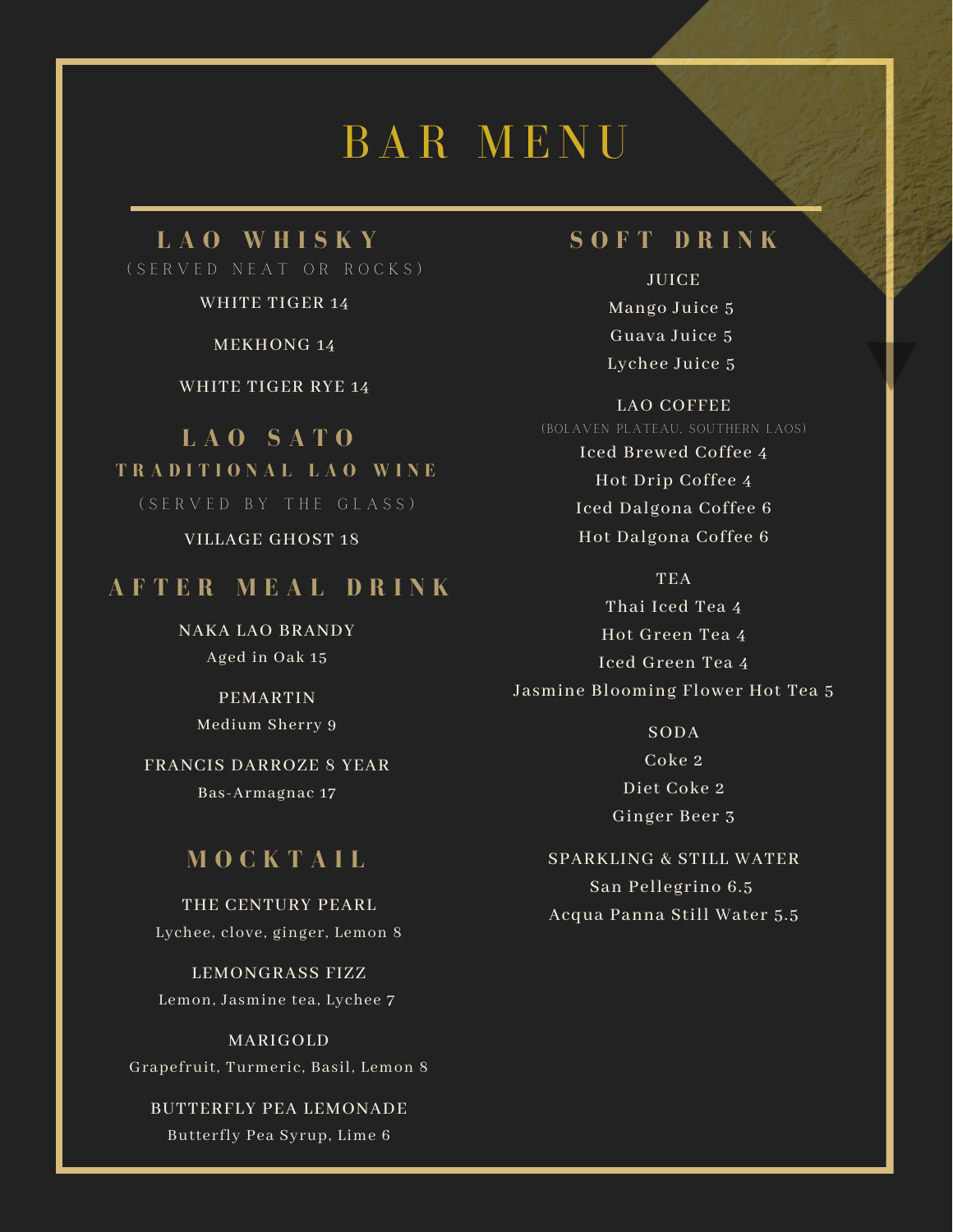## **D R A F T B E E R**

HOUSE DRAFT LAOS BEER Vientiane, Laos | Lager 8

CHAMPAGNE VELVET Upland, Bloomington Indiana | Pilsner 8

SUMMER IPA Peabody Heights, Baltimore Maryland | Summer Hazy IPA 8

FARMERS DAUGHTER Red Shedman Hop Yard, Mt Airy Maryland | Blonde Ale 8

FURIOUS GEORGE Crooked Crab, Odenton Maryland | Hefeweizen 8

### **B E E R ( B O T T L E & C A N )**

BEER LAO

Vientiane, Laos | Lager 8

BEER LAO DARK Vientiane, Laos | Dark Lager 8

#### TUK TUK

DC Brau, Washington DC | International Style Lager 7

#### PIXIE DUST

Lost Boy, Alexandria Virginia | Butterfly Pea Flower Passion Fruit Cider 9